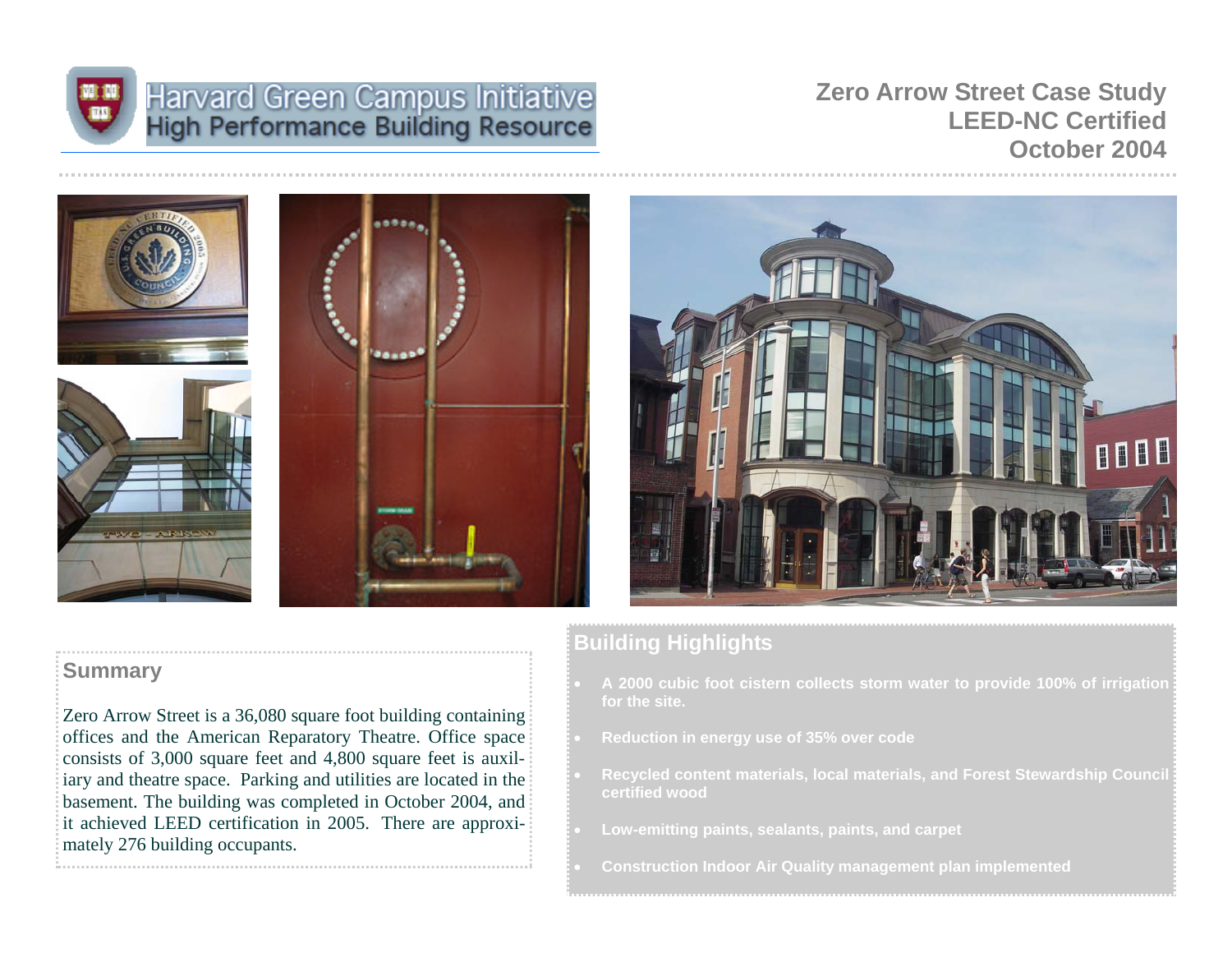# *Sustainable Initiatives*

**Site** 

## **Alternative Transportation**

Alternatives to driving are provided for building occupants. The building is in close proximity to public transportation, with two bus lines, the Harvard Shuttle, and the MBTA Harvard Square T stop all within a short walk. Bicycle storage and showers are provided. An electric car charging station is provided in the basement garage.

## **Sustainable Landscape**

# **Energy**

#### **Ground Source Heat Pumps**

The office area on the fourth floor of the building is served by earth-coupled water to air heat pumps. A central air handler with hydronic coil serves the theatre. The coil is fed by a pair of water-to-water earthcoupled heat pumps. All of the heat pumps are served by a common building loop. The loop is passed through a heat exchanger to maintain separation of contaminants. The heat exchanger is connected to three SCWs, each with a dedicated pump. The building uses ClimateMaster Genesis GR/GS Series pumps. This heat exchanger transfers heat into the building in winter and removes it in the summer. The Owner expects a 5-7 year payback on the system. This contributes to a **35% reduction in energy use over ASHRAE 90.1-1999** requirements. The energy model was created using the HVAC Loads Calculation Program, Version 3.08. The building was modeled by Allied Engineering Services.

Ventilation is provided with two **Energy Recovery Ventilators**, which are desiccant wheel type units with auxiliary electric heat. One is used for the office space and one is used for the theatre space.

To reduce the cooling load and the heat island effect, 79.37% of the roof is a Ultra-Ply TPO **high-albedo roof.**

A commissioning agent (SEi) ensures that systems are designed and installed to optimum performance.

# **Location**

Zero Arrow Street is located at the intersection of Massachusetts Avenue and Arrow Street, east of Harvard Square. **Google map location of Zero Arrow Street**





A 2000 cubic foot storm water cistern collects water in the basement to provide 100% of the water used for irrigation on the site Water is collected from the roof and area drains located on impervious areas. The tank has the capacity to accommodate at least 25% of the 100-year storm level.